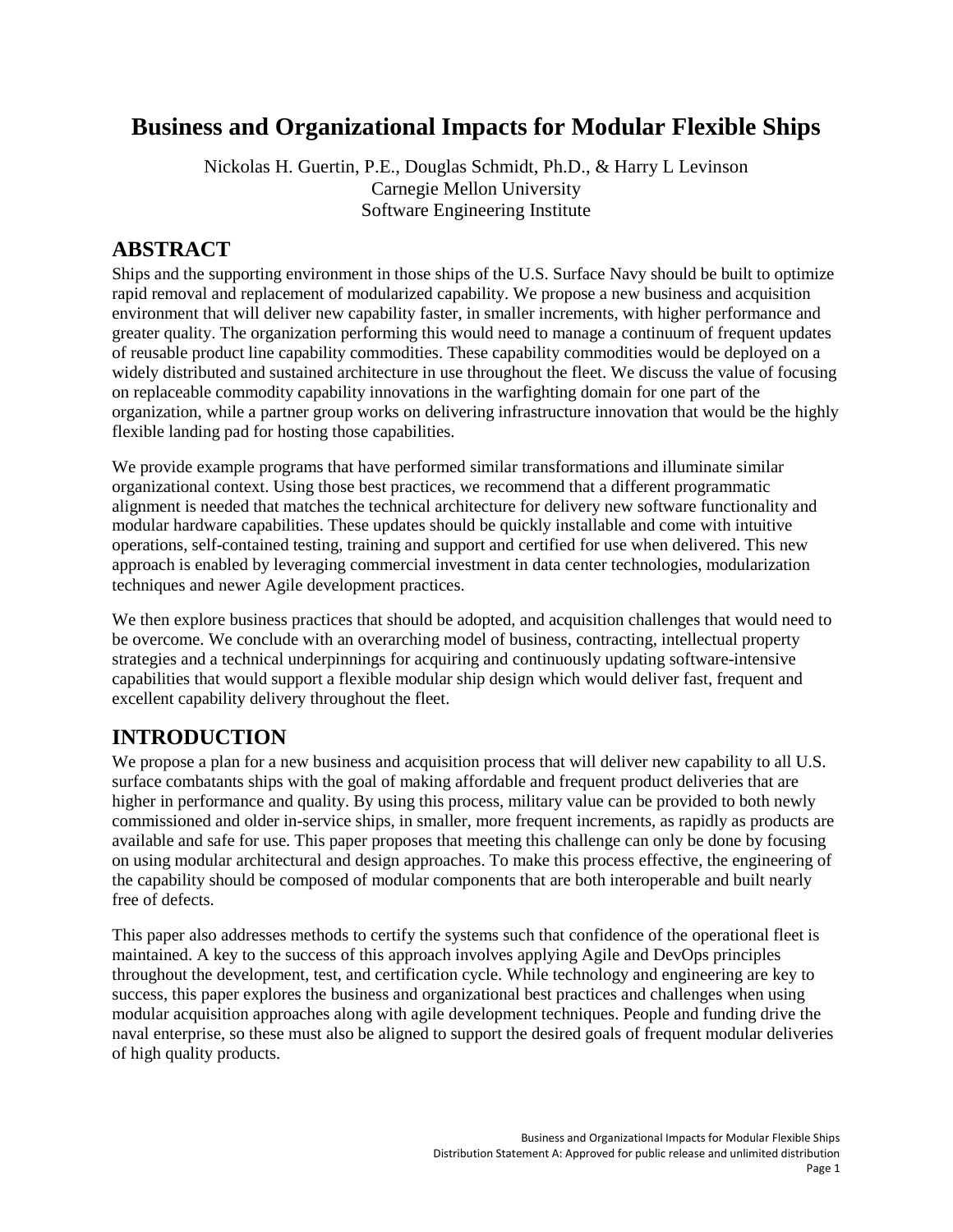## **BACKGROUND**

Previous efforts have attempted to improve warfighting performance in the surface Navy. Examples include hardware rehosting using *commercial off-the-shelf* (COTS) electronics, early attempts at an open architecture implementation, establishing an objective architecture for transition of future capability, and improving reuse and interoperability through a "common source library."All these approaches have made incremental changes and improvements in delivering capability, but fall short of rapid and agile capability delivery.

For example, the Aegis system designed for use on the USS Ticonderoga and Arleigh Burke class ships has been upgraded in stages over the life of the system. *Ballistic missile defense* (BMD) was added to the Aegis capability through cooperation with the *Missile Defense Agency* (MDA). The cycle time for upgrading Aegis/BMD is several years, with additional time devoted to full end-to-end development and operational testing with subsequent efforts required for full-use certification. While still challenged to deliver at a significantly increased tempo, the Aegis system was able to evolve and deliver capability quicker through its use of product-line concepts.

Other *program executive offices* (PEOs) have made related efforts to accelerate performance improvement and deliver enabling technologies. A notable example is PEO Submarines' trail-blazing efforts through the *Acoustic Rapid COTS Insertion (ARCI)*'s *Technology Insertion* (TI) and companion *Advanced Processor Build* (APB) processes, which were extended to other submarine-related programs in a bundling referred to as the *Submarine Warfare Federated Tactical System* (SWFTS). Another leader in establishing an enterprise approach to capability delivery is the Navy's PEO C4I with its *Common Afloat Network Enterprise Services* (CANES) program.

The SWFTS and CANES programs had organizational and technical architectures that enabled multiple program office and contracting teams to build components that could be integrated easily. Both efforts improved speed of delivery for capability over legacy approaches, though both are still short of today's operational and tactical need for delivering capability improvements and ensuring cyber security protections to achieve the current goal of "compile to combat in 24 hours." (Katz, 2018).

While there are development and testing challenges for delivering real-time, weapon-safety critical and cyber-secure products, there exist Agile and DevOps techniques that can be applied to deliver faster releases more frequently. These new technical approaches will fail, however, if they are not coupled with the process and policy change for adoption of Agile/DevOps principles in the business practices and the organizations involved across the enterprise. The improvements we describe in this paper to the technical, business, and organizational practices will enable the surface Navy to deliver capability to ships on a monthly or weekly basis, be they deployed or in home waters. The remainder of this paper will describe the organizational impacts of employing an open technical architecture to support deploying of modular functionality, for continuously delivering capability—safely and securely—onto naval surface platforms.

## **The Need to Change**

The recent breakup of the *Defense Acquisition Executive office* (USD (AT&L)) into the undersecretaries of *Research and Engineering* (R&E) and *Acquisition and Sustainment* (A&S) is instructional on how to organize around the following two principles:

- focusing on replaceable commodity capability innovations in the warfighting domain (similar to USD  $(R&E))$
- innovating on the infrastructure and interoperability architecture for a highly reliable and flexible landing pad to host those capabilities (analogous to USD(A&S))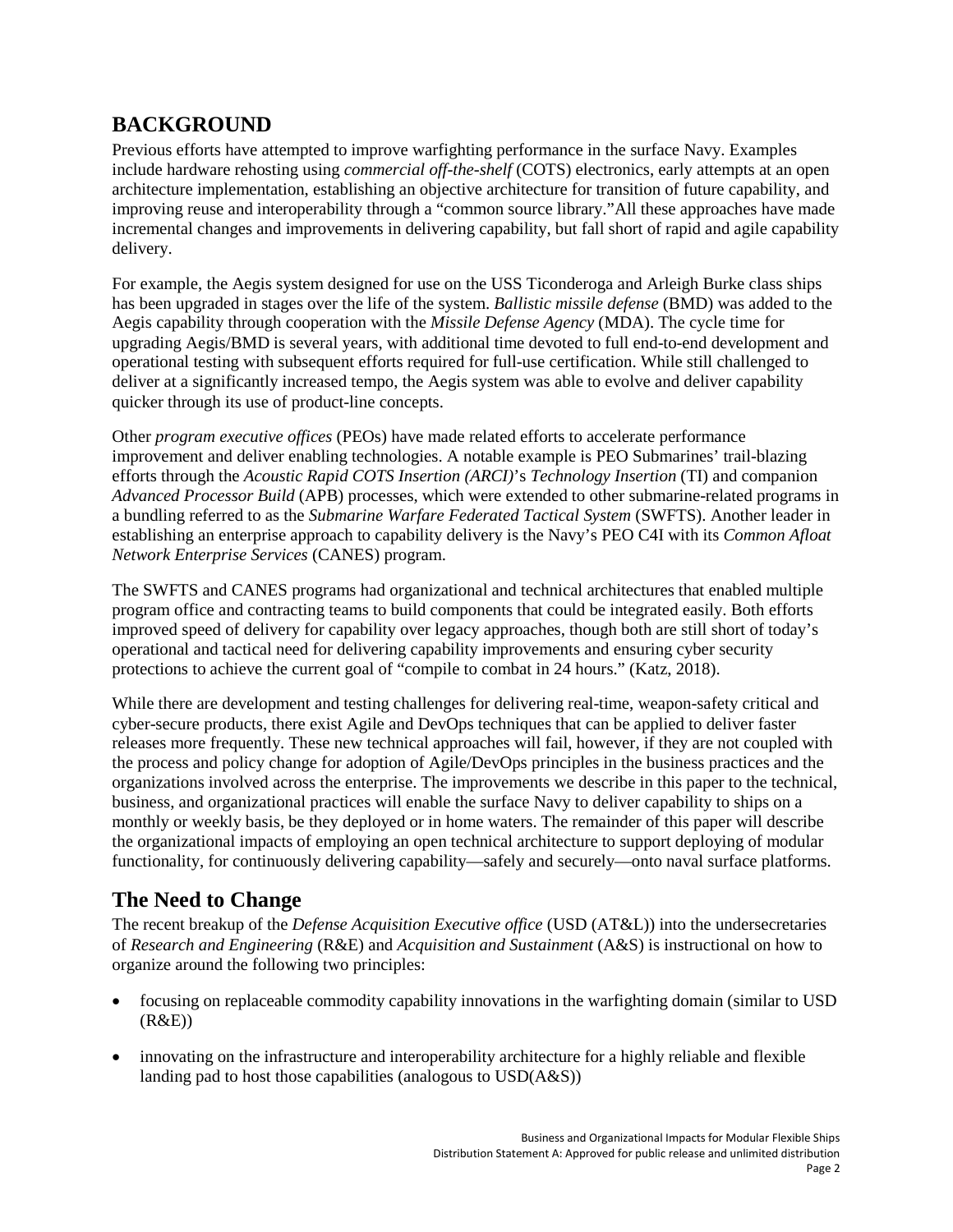The most valuable part of splitting these activities is the acknowledgement that each entity works on different technology problems using different vendor bases that deliver the specific skillsets and each are motivated with the appropriate business drivers. Yet each must depend on the other if either is to succeed.

Sustaining an affordable suite of mission systems is predicated on maximizing a common set of features and functions on as many platforms as possible. The acquisition patterns of the past focused on delivering new ships with specific improved capability. Maximizing commonality and in-service affordability has been blurred by artificial programmatic boundaries such as colors of money and a primary focus on new ship construction. The current pattern has put a strain on delivering both affordable new construction and evolving capability for in-service ships when the budget is viewed holistically.

Addressing these problems will require the full commitment of all members of the acquisition community, in concert with the fleet operators. Organizations make these kinds of transformations most gracefully when all members of the organization can see their future in the implementation of the next model. New models for change management have progressed out of the neuroscience and human-centered design communities. These more nuanced approaches draw people in the change strategy such that they become stakeholders in the new approach, which in turn enables more pervasive buy-in and thus more effective outcomes.

We recommend that a different programmatic alignment is needed that matches the technical architecture for delivery of smaller hardware updates. These updates should be quick to install and come with smaller, more frequent software modules that are certified for use on foundational software frameworks. This new approach enables the leveraging of commercial investment in data center technologies, along with newer Agile software development practices. It will also enable broader adoption use of automated testing tools to execute repeatable certification so the Navy only pays for unique military capability that can be delivered quickly (Figure 1).



#### **Figure 1***:* **Leveraging Commercial Investment and Pay Only for Military Capability**

The assumed technical architecture is based on now standard development practices of virtualization and containerization, which in turn enables the use of Agile and DevOps software development techniques. Cyber-physical and software-intensive development paradigms are constantly in motion. *Service-oriented architecture* (SOA) approaches were popular for a time, but the development methods and the underlying technologies that made SOA attractive have evolved to enable modular micro-service capabilities that can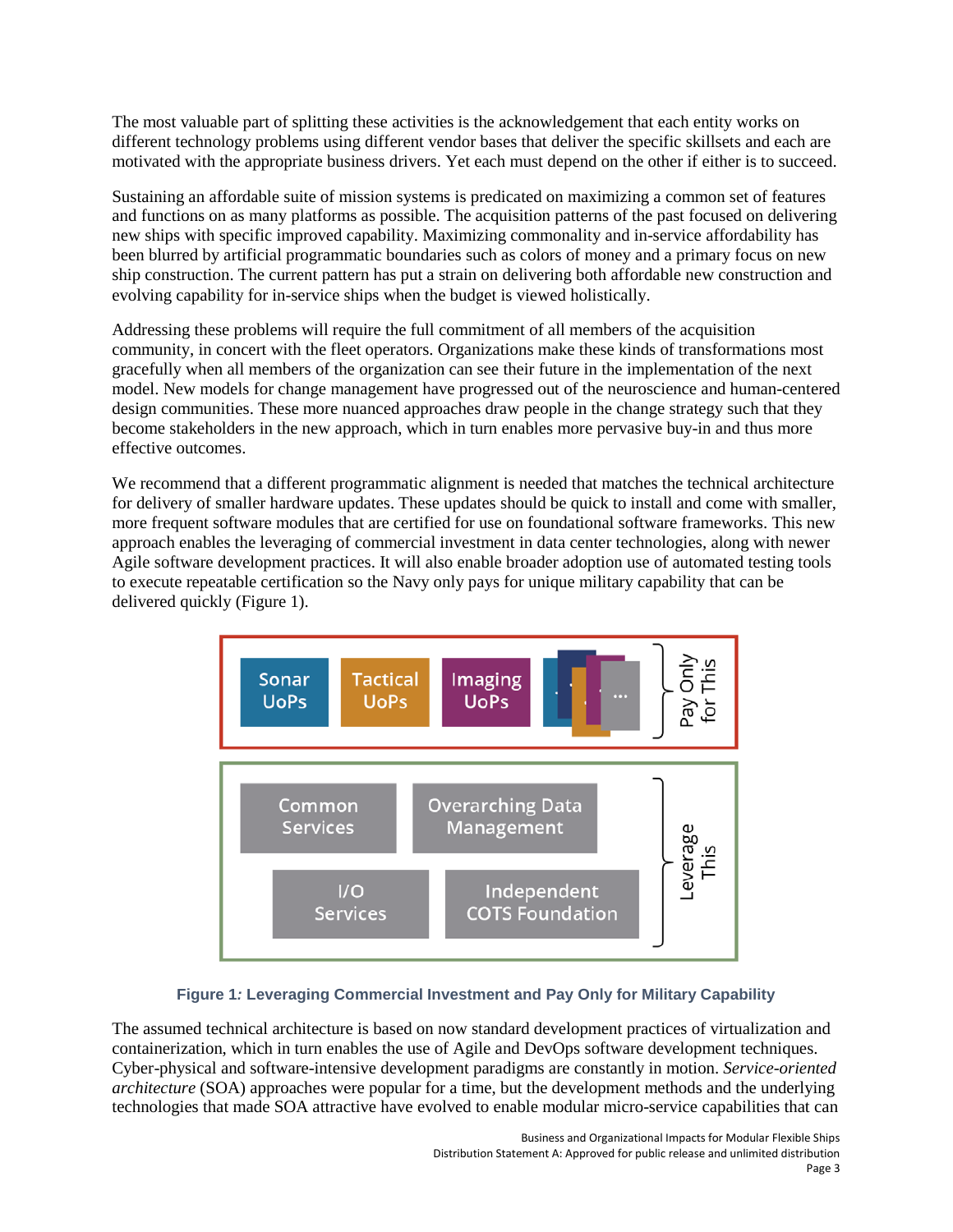run in containers, inside virtual machines, as well as being distributed across multiple cores/computeplant clouds that dominate the commercial development community (Kubernetes, 2018).

Containerization also helps to reduce development risk, increase overall product robustness, and is tailormade to work with Agile development methodologies (which achieved broad adoption after SOA was the way of the future). This combination of techniques enables development teams to focus on capabilities as a new unit of functionality that works with other containers as a part of a capability architecture (Kubernetes, 2018).

The operations of the naval enterprise must therefore evolve from a *Program-of-Record* (PoR) and system-centric approach to one that focuses on cohesive inter-organizational values, shared resources and strategic investment all focused on rapidly deploying military capability (Golden-Biddle, 2012). Eventually, the operational changes recommended below must lead to organizational change. However, research on maximizing performance improvement in organizations undergoing transformation show greater value in focusing initially on behavioral changes in advance of any large-scale organizational rewiring (Nobl, 2018). This paper therefore focuses on the impacts to functions that must be performed.

#### **Evolving the Enterprise**

New and emerging development methodologies and technologies are being applied in commercial sectors to create and deliver new capabilities. The challenge for the Navy is that these newer private-sector solutions in development techniques and hardware performance require different funding and lifecycle approaches. In particular, the COTS market has evolved to fundamentally alter the hardware/software architecture of data centers and modularize capabilities to reduce risk and increase customer satisfaction for the use of exquisite and highly reliable products (Janakiram, 2016). Due to the extra effort and complexity associated with the current approach to baseline management, the cycle time of technology delivery has not kept pace with today's desired program lifecycle, despite 20 years of refinement. For example, future Navy systems need to deliver modular software changes along with companion focused hardware updates, much like the way commercial data centers are managed.

Federal government relationships with contractors must also be aligned since existing commercial business practices bring significant value that frequently enable rapid deployment of innovative solutions. This relationship requires significant changes on the government side to enable the speed and frequency benefits of Agile and DevOps methods and tools.

If implemented well, the new principles and practices arising from this comprehensive approach will remove the impediments for small business and non-traditional suppliers. An architecture that drives a modular capability improvement paradigm means that functionality can be replaced, tested, and fielded at much lower risk than in the past. This will expand opportunities to capture innovation from a wider array of sources, which brings stronger market forces for driving down cost and increase capability via a new procurement and delivery strategy. The operating model will require greater shared responsibility and promote an engine of continuous improvement. This strategy can be implemented to deliver ship systems that are tested and certified, are fully supported for fleet use, are highly reliable, and can continue to provide the required capability in the face of component failures for protracted periods of time (Guertin et. al, 2015).

#### **Overarching Business Model**

The Surface Navy Acquisition environment should operate to optimize modularized capability that will be frequently deployed across the fleet. All else flows from this premise to enable the ability to continuously update the fleet in smaller increments of decoupled hardware and software. In particular,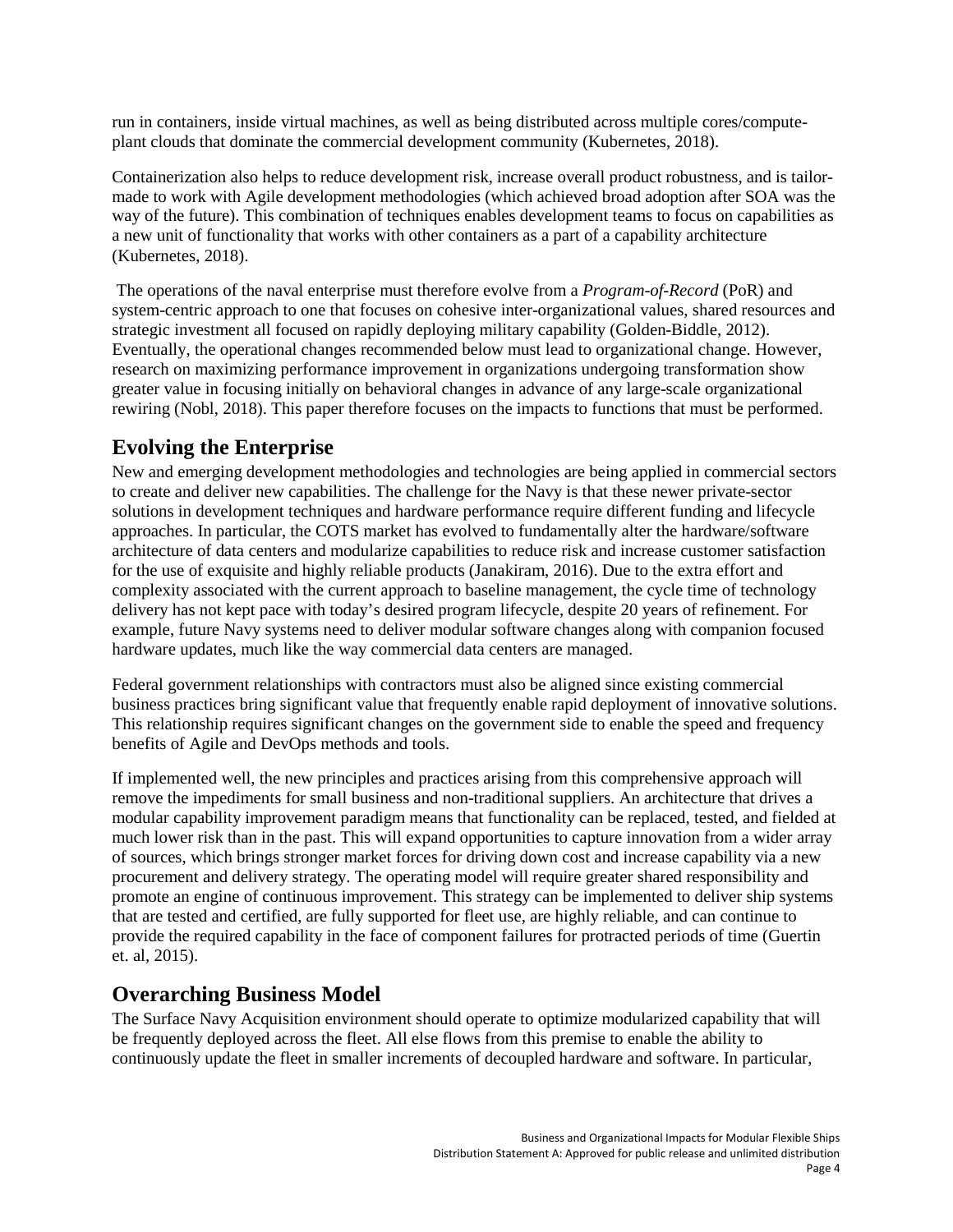- Hardware and software capability should be expressed in loosely coupled modules that are built to plug into the system's architecture and manage interfaces through discovery.
- Certification of the capability is performed as an overall product line, with ship-specific uniqueness certification addressed prior to shipment through a virtual test-bed/digital-twin (Naveen, 2017) construct.
- The new capability is delivered as a certified package, along with targeted hardware changes. Packages can be installed by the crew through simple instructions. The install will automatically be tested to validate that the certified configuration was accurately completed and the ship is ready for all assigned missions (Guertin and Hunt, 2017).

We propose that three major organizational entities will replace the PoR environment that currently exists (Figure 2). Each Platform Acquisition will perform the capability management to shepherd the appropriate set of Capability Commodities and ensure that interoperability and cooperation pervades the enterprise so that the Deployment Environment can integrate and deliver working platform solutions. In particular:

- Capability Commodity Managers will be populated with program managers who focus on delivering a set of coordinated modular products that are decoupled from hardware implementation and integrate with a common framework.
- The Deployment Environment should be staffed by architects, as well as software and systems engineers who manage the technical framework for data interoperability, product development support, module integration, and hardware acquisition—providing such things as development kits, integration engines, test harnesses, compliance tools, virtual test bed and hardware definitions, as well as certification platforms to deliver capability modules to the fleet.
- The Platform Acquisition arm will be responsible for acquisition and sustainment of the platforms that host the capability payloads. Each also owns the platform-unique capability requirements that flow down to both Capability Commodity Managers for functional changes and to the Deployment Environment Community for overall performance and platform integration requirements.



**Figure 2***:* **Future Surface Navy Acquisition Alignment**

#### **Acquisition Challenges**

The acquisition model should be based on having a robust and sustained landing pad for modules of capability that can, at prudent risk and affordable expense, be removed, replaced, added, certified for use,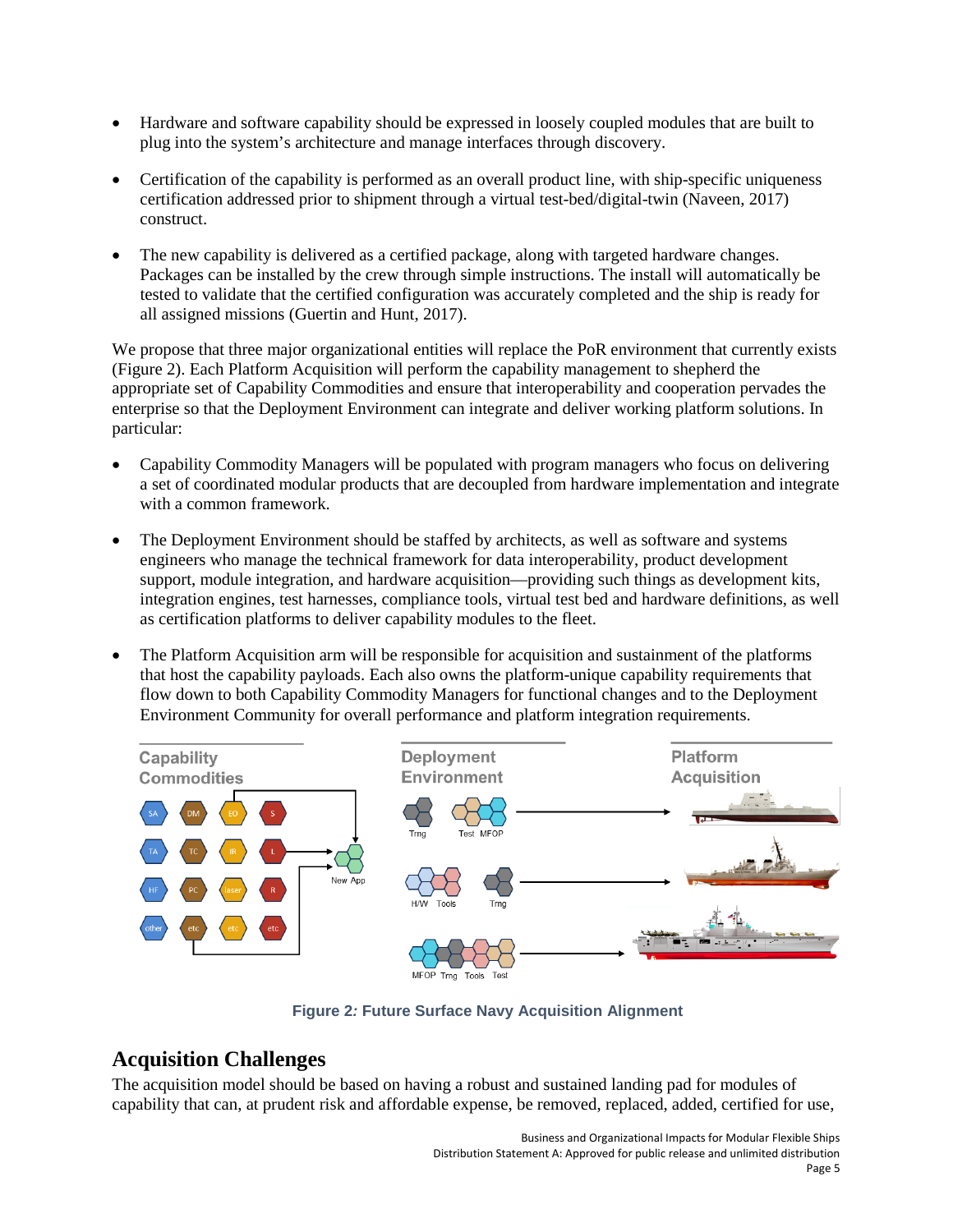and deployed as discrete severable elements that perform integrated functions. There are several distinct contracting models that should be considered, all of which are already in place and supported by policy or statute:

• **Deployment Environment**. The overarching hardware and software framework should be procured by the Deployment Environment arm. All innovators who want to deliver capability to the surface force need to participate in evolving this foundation as a living standard. The design and implementation for these capabilities can be acquired through a consortium model, e.g., one that is based on Other Transaction Authority (OTA, 2018). These hardware and software frameworks should leverage industry standards, e.g., the FACE *Technical Reference Framework* (TRF) (Open Group, 2018), Open Messaging System, Sensor Open Systems Architecture TRF, the CANES architecture, and the like. The intellectual property strategy for this business environment should be based on sharing, collaboration and consensus both within the government and between the government and industry. Open Standards offer a common language and implementation that should be used wherever possible.

While the technical architecture for development and integration will support loosely coupled modules of capability that can be integrated or removed quickly, the resulting business and financial model needs to enable the base capability of the infrastructure/ framework to grow and mature over time. Achieving this goal will support flexibility, rapid installation, testing and certification, and continuous deployment of new capability commodities. The goal of the Deployment Environment is to manage the common software and hardware so that all systems can use the latest common capabilities including data management, security, and user interfaces.

- **Capability Commodities**. Innovation warfighting functional performance should be acquired through the Capability Commodities arm. Its business relationships should be based on acquiring (relatively) small and modular units of capability that are built to integrate seamlessly with the Deployment Environment (Womack, 2003). Organizations that have deep expertise in technical or tactical areas can be retained for as long as they competitively deliver warfighting excellence. This model removes the need for time-consuming and risk-inducing cyclic competition for any one particular function because the technical architecture and business processes enable modules to be removed and replaced quickly and easily. For this business environment, vendor lock can be avoided through offerings of market-driven alternatives. In this open market of capability commodities, innovative replacements could displace existing functionality with low business and technical risk at the time and place of the government's choosing—which has the simultaneous benefit of keeping the hot breath of a competitor driving an incumbent to run faster. If a vendor is delivering excellence and creating investment in new capability, however, they can be retained as a venue of best value.
- **Agile Contracting Model**. A model for establishing this cadre of developers that are constantly innovating and striving to deliver new capability will need a lightweight, Agile contracting approach and a remuneration model that awards deployed capability and well-integrated functionality. The incentives are that as more software is delivered, selected as superior, integrated, certified, and deployed, the more money the contractor will make. This model can also generate new capability providers through direct industry investment. The intellectual property strategy for this business environment can be the full gamut of data rights (Figure 3). No attempt need be made for the government to have to negotiate for greater rights than the contractor is willing to offer, as capability value is based on replicable functional performance.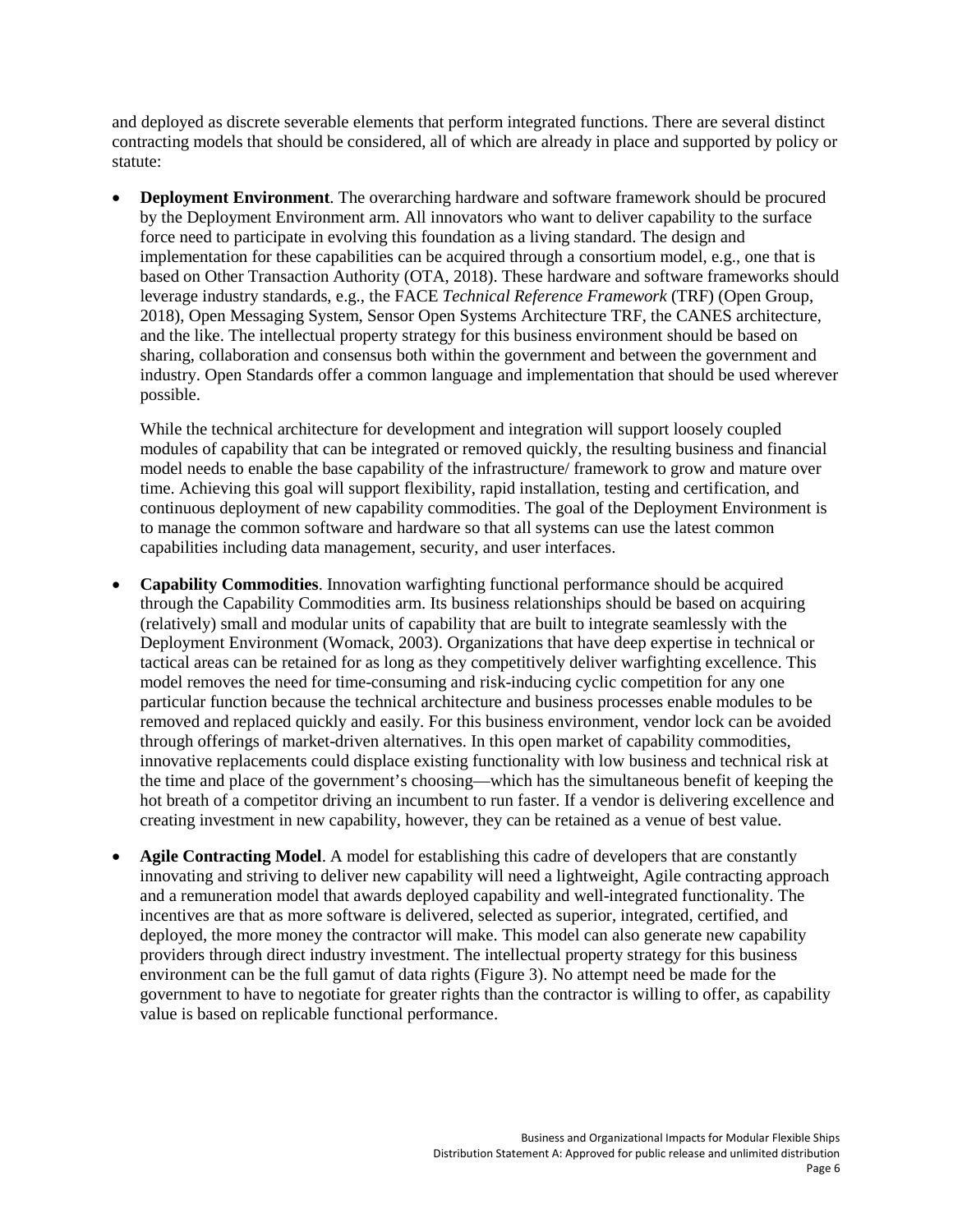# **Modules of Capability**



#### **Figure 3: IP Strategy for Capability Modules**

- **Data Model**. A data model is required for this environment to support module-level interoperability such that new functions can be discovered on introduction, complete with full semantic and syntactic descriptions. The culture of the whole enterprise will need to allow the governance of this model to enable growth and flexibility as the systems evolve. This data management pervades all three organizations and the success of the enterprise resides on a common, understandable interoperable data management. There are at least two data models that the DoD has already invested in standards that are suitable for this purpose: Unmanned Systems (UxS) Control Segment (UCS) (SAE, 2018) and FACE (Open Group, 2018).
- **Financial Architecture**. The Financial Architecture should initially be based on the current program element structure that requires close coordination between the PEOs and the associated OPNAV sponsors. The funding will need to support a large number of independent capability modules likely built by a large number of development teams. A primary challenge will be to obtain and maintain sufficient funding for building both the capability modules and the initial infrastructure at the same time. It is hard to justify building software frameworks since they typically deliver the unseen capability such as data management, security, and common components for user interfaces. Initially the funding for the framework will be high with little capability to show, but as the framework is built up the resources can be moved to build capability. Eventually, the funding model can shift to reflect the business model of continuous capability innovation and technology transition.

## **Implementation and Organization Impacts**

The acquisition organizations involved in this endeavor will need to cooperate and find creative approaches to collaborate in harmony to achieve the strategic need to build a model of continuous and rapid improvement. The diversity of organizations involved in resourcing these activities is an additional complexity that will have to be managed by implementing new organizational models. Changing the principles of operation are all within the purview of Navy surface ships leaders. While changing the organization structure may not be immediately necessary to achieve an operating model, the new goals of incremental delivery will need to change the culture immediately.

The technical architecture of system-of-systems should be agile enough to support deploying customized and certified capability delivery, where and when it is needed. A recommended approach is to evolve toward a new acquisition architecture predicated on separating the concerns associated with building new capabilities associated with Common Commodities from those associated with establishing the environment by the Deployment Environment and Platform Acquisition arms. Together the enterprise will need to create a product-line architecture landing pad, associated support tools, and cross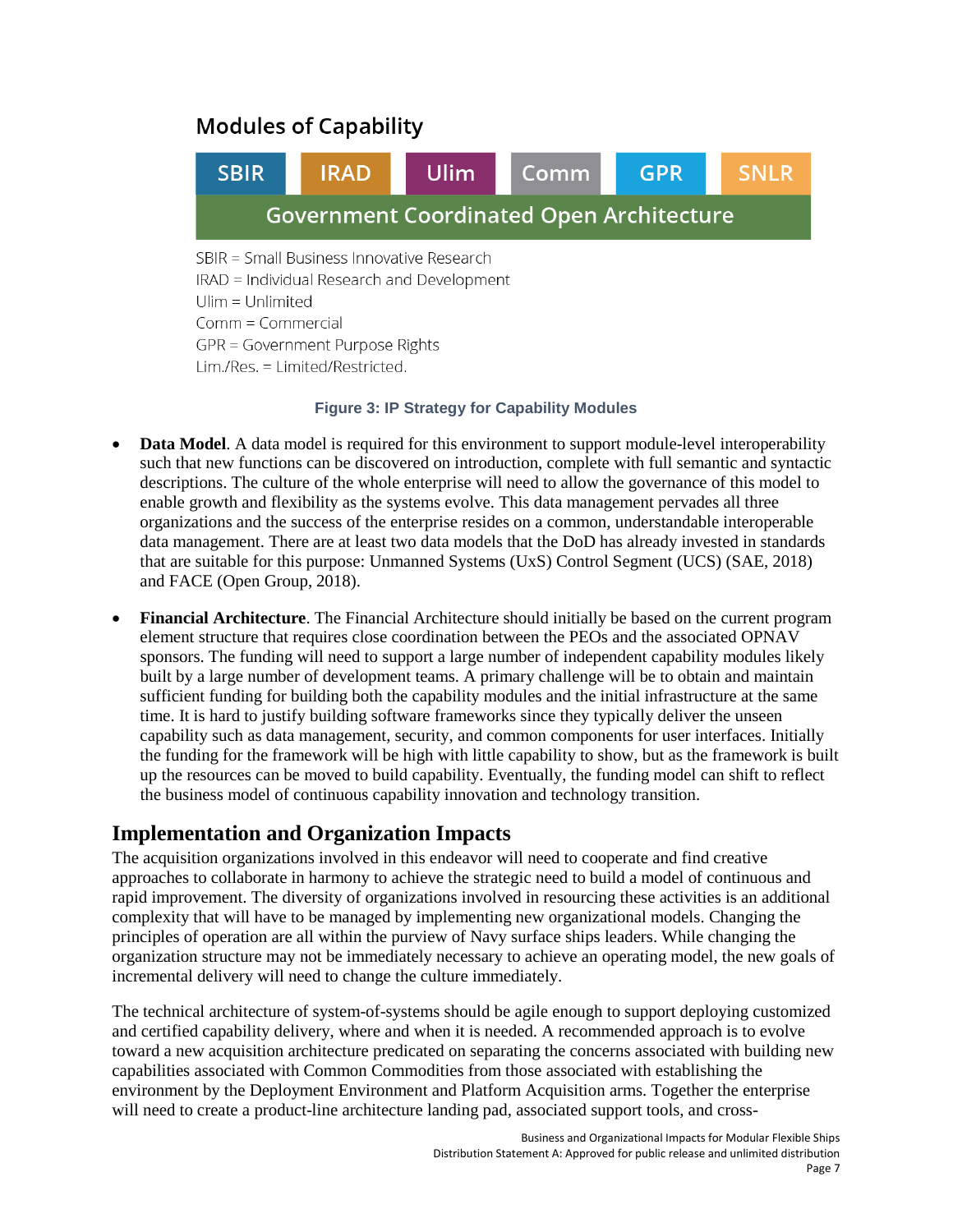organizational shared services for capability delivery that would host them by the platforms. Under this operating model, the Capability Commodity activities would be for cross-platform reusable product line components that have unique attributes and values, e.g., Sonar, Imaging, Radar, EM/EO/IR, Communication, Strike, Payload Launch and Control, etc. The Deployment Environment organization establishes requirements for a shared system architecture and work together to integrate products.

Likewise, the Platform Acquisition arm collects the Common Commodities and Deployment Environment infrastructure requirements and creates a common integration process that provides a secure, real-time, safety-critical and cyber-secure environment, including build tools, automated test capability, data architectures, training environments and integration frameworks. The Platform Acquisition organization would focus on designing, building and sustaining the ship, and own the requirements for ship installation and non-warfighting system integration (Guertin and Clements, 2010).

An important technical skillset that the Navy has already begun is to investigate is the application of virtualization for mission systems and the ability to perform automated testing of new modular capabilities. A necessary next step is to do a functional breakdown of system capabilities into modules. The modularized capabilities can then be packaged as containers and deployed as severable, self-healing units of performance such that new products or services can be delivered independently. The system and software architectures need to support loose coupling of those modules—so they can be extracted and replaced by new capabilities—are well practiced and available in the marketplace. The resulting product set could be changed as loosely coupled but highly cohesive capabilities that are more reliable, self-heal, and can be quickly integrated with known impacts to existing products and services (Guertin, Schmidt, and Sweeney, 2015).

The current Test and Evaluation (T&E) communities must be a part of this transformation from the very beginning and be involved in setting the architecture and development constraints for all three organizations. To ensure that the integration, test, and certification activities are appropriately addressed, the testers should be a constant part of the full life-cycle of development, thus establishing a way to check that the deployed product is fully fleet-ready. There are many evolving practices in the area of testing such as basic software unit testing, static analysis, test automation, hardware and system simulation, along with the new digital twin concepts that help to ensure the deployable products work as expected when the capability is shipped for installation. The challenge for all of these test approaches is to realize that they are software and systems engineering projects unto themselves. They require well-reasoned architectures, designs, implementations, and ongoing sustainment. Only then will the delivery and installation testing be performed in days instead of weeks, with the resulting capability suite certified for full use (Guertin and Hunt, 2018).

There are clear steps needed for the surface warfare enterprise to support frequent delivery of capability to both existing and new ships. The enterprise as a whole needs to devise a plan to decompose functions into modules that can be containerized. Selecting (not developing) a containerization and technical reference framework scheme will drive a common approach to an infrastructure consolidation plan that includes hardware, networking, and storage—and adopt a data architecture that is practiced by a broad community. The beginning of the consolidation is the time to decide on the standards for architecting systems well into the future.

This kind of change is likely to imbue classic organizational resistances and textbook rejection to strategic change. These are natural human and organizational responses. The mechanisms of resistance to change are better understood now than ever before. To minimize these effects, a coordinated roadmap should be developed through human-centric-design methodologies where members of stakeholder organization are welcomed to become a part of how the overarching team-of-teams achieves its shared objectives. Likewise, a detailed communication plan should be developed that invites personnel in the existing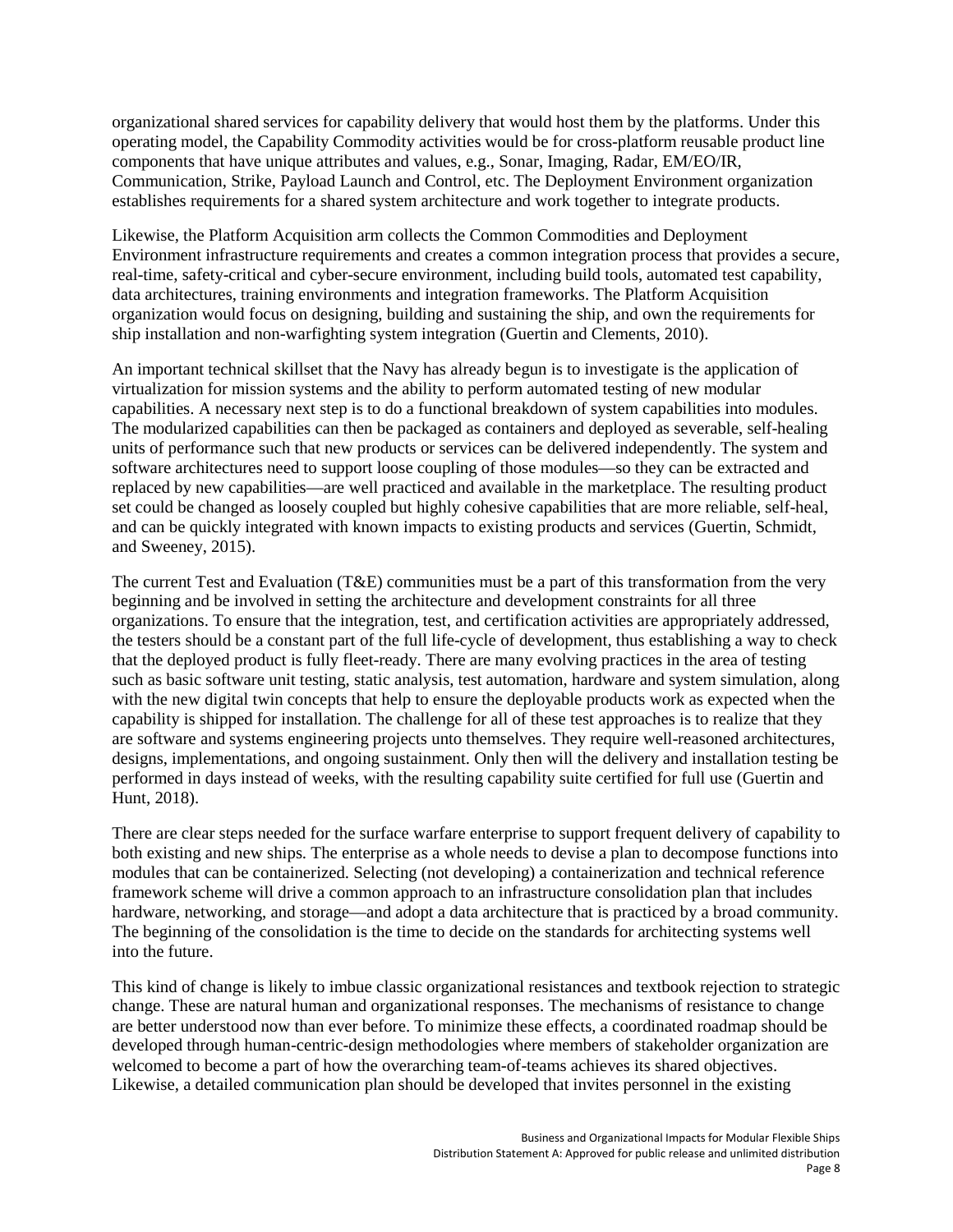program offices and subordinate organizations to participate in developing how and where they fit and where the growth opportunities lie.

In times of uncertainty, people in these organizations will be primarily interested in how change will affect their lives (Williams, 2017). Industry will be most interested in the impact to existing tasking and the opportunities that lie ahead. The role of the system integrator would be truncated into an overarching capability integrator, a system architect, and a hardware procurement agent. These duplicative and overlapping roles are ripe for consolidation (Guertin and Womble, 2012).

## **CONCLUDING REMARKS**

While the technical approaches for delivering capability quicker are used frequently in commercial settings, the challenge for the Navy is to make the organizational and cultural changes necessary to support a new development model. The "burning platform" for the Surface Navy community is to change the acquisition culture to identify increments of improved capability that meet requirements for safe and effective to use and deploy this capability to the fleet at a frequency much quicker than today. Changing this culture requires a shift from the current baseline upgrade acquisition approach to a culture that provides continuous delivery of affordable, flexible, adaptable, and reliable capability increments. The naval enterprise needs to separate the concerns of payload commodity capabilities, a supporting technical architecture, and the platforms to host them. The resulting managed capability will deliver in smaller increments, be improved regularly, with higher reliability and in easy-to-install packages that come with effective training and support.

The business relationships currently employed by the Surface Navy acquisition community need to evolve to a model of decoupled capabilities developed by a variety of firms that are experts in their craft. This business model must leverage the commercial marketplace, encourage private investment, and honor the value of diverse business relationships, while also maintaining the government's fiduciary responsibility when taxpayers make investments. Any capability that comes with restrictions on sharing internal design details must come with a certification that the design can be gracefully removed from the system and replaced with equivalent capability derived by a different organization.

The overarching open systems architecture on which all this capability runs should be a shared responsibility between industry, the standards community, and government. That open systems architecture will be co-developed by the stakeholder firms in collaboration with the government, who in turn will coordinate the effort to ensure that capabilities can be replaced. The Consortium model should be investigated as a mechanism for establishing this architecture.

While there are many technical challenges to implementing an open, modular product line system for surface ships, evolving the organizational and business approaches to match the technical design will be hard. Getting the enterprise to adopt this new culture will be key to a successful transition to a surface ship enterprise that is efficient and effective at delivering new capability quickly.

**Nickolas H. Guertin,** P.E., received a BS in Engineering from the University of Washington and a MBA from Bryant University. He is a registered Professional Engineer and is Defense Acquisition Workforce Improvement Act (DAWIA) certified in Program Management and Engineering. He is a Senior Software Systems Engineer at Carnegie Mellon University's Software Engineering Institute. He provides engineering and transformational leadership to programs in the intelligence, air and naval warfare system acquisition communities. His extensive combined military/civilian career was in submarine operations, maintenance and cross-service defense acquisition. This includes engineering leadership roles in software and cyber-physical systems including: sensors, weapons, combat management, and propulsion systems. He has been a leader in reform and transformation initiatives, focusing on improving competitive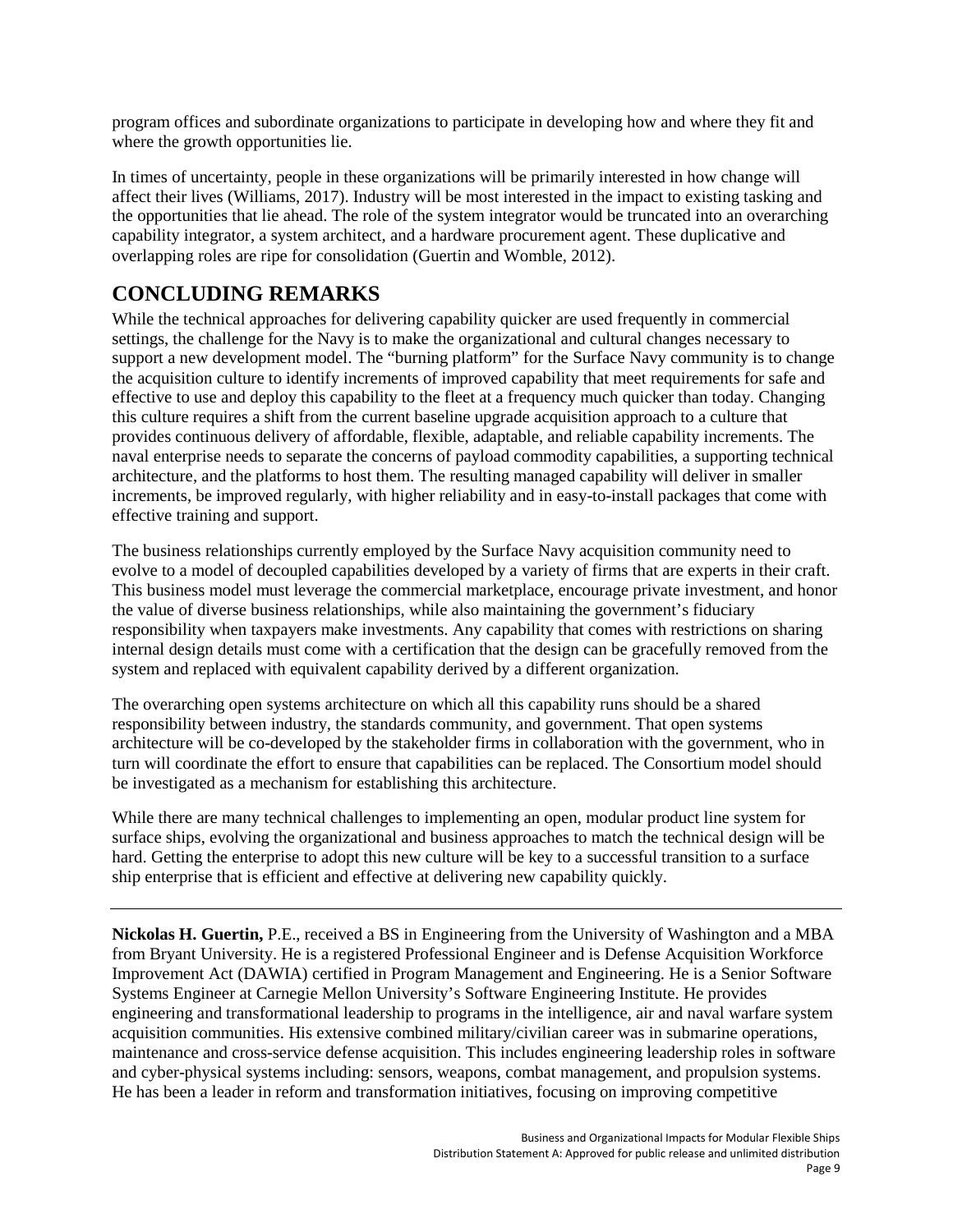practices, intellectual property strategies, modularity and open systems, prototyping/experimentation throughout the U.S. Navy and across the sister services.

**Douglas C. Schmidt**, Ph.D., is the Cornelius Vanderbilt Professor of Engineering (Computer Science) at Vanderbilt University and a Visiting Scientist at the Software Engineering Institute (SEI). His research covers software patterns, optimization techniques, and analyses of middleware frameworks for distributed real-time and embedded systems. From 2010 to 2012 he served as the Chief Technology Officer for the SEI, where he was responsible for directing the technical vision and strategic R&D investments. From 2010-2014 he served as a member of the Air Force Scientific Advisory Board and from 2000 to 2003 Dr. Schmidt served as a Deputy Office Director and a Program Manager at DARPA. Dr. Schmidt received B.S. and M.A. degrees in Sociology from the College of William and Mary in Williamsburg, Virginia, and an M.S. and a Ph.D. in Computer Science from the University of California, Irvine (UCI).

**Harry L Levinson** is a Senior Member of the Technical Staff at the Carnegie Mellon University (CMU) Software Engineering Institute (SEI). He holds a master of science degree in electrical engineering from CMU. Prior to joining the SEI, Levinson gained 25 years' experience as a software engineering team lead, senior Software Engineer, and Chief Technology Officer delivering high-performance real-time systems in the commercial data communications industry at Computerm Corporation and Inrange Technologies. He has full lifecycle experience with systems, products, hardware, and software development in application areas including high speed data communications, database design and development, user interface design and implementation, and design and implementation of distributed multi-processor architectures. Levinson also holds the SEI's Software Architecture Professional Certificate and the ATAM (Architecture Tradeoff Analysis Method) Evaluator Certificate.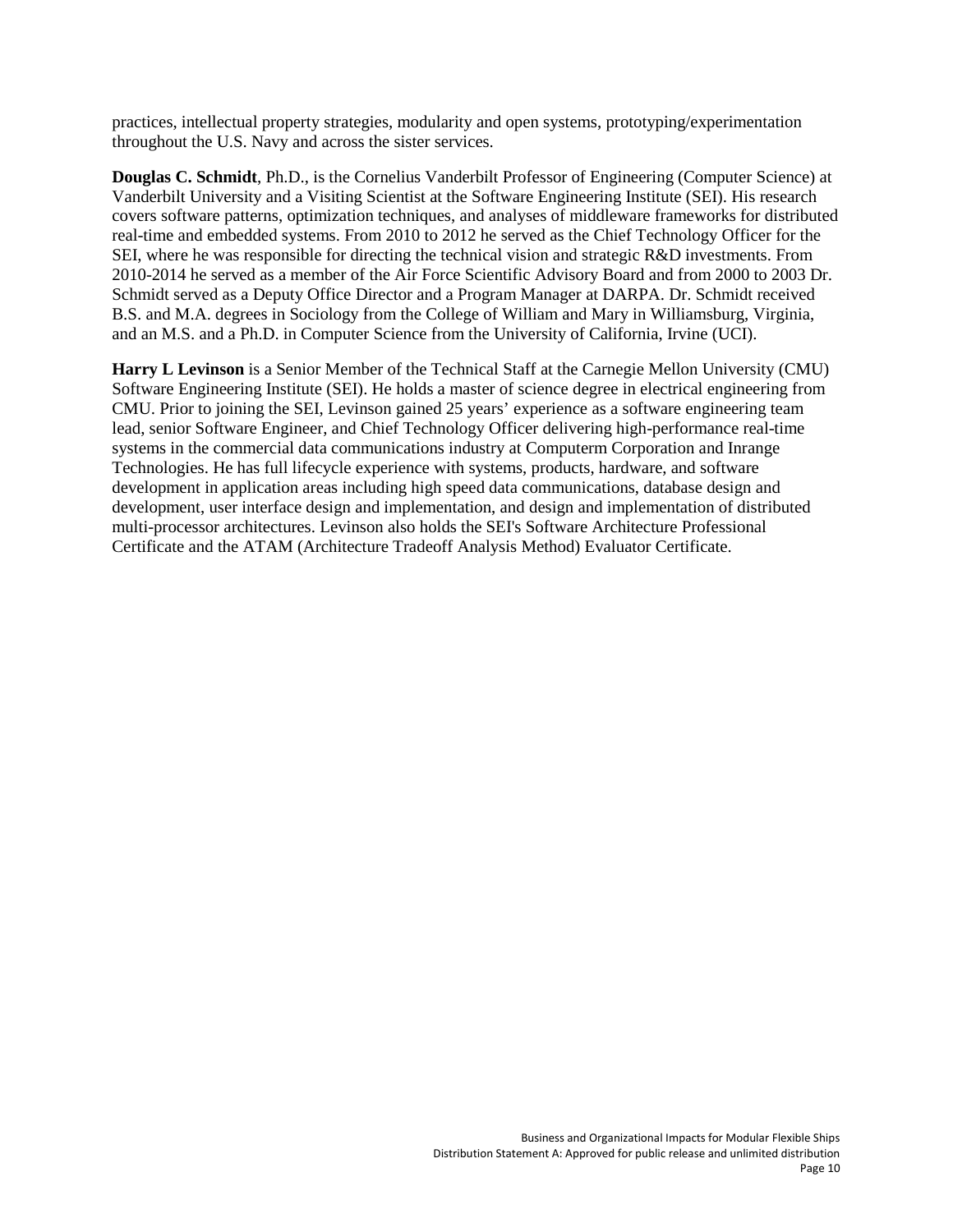#### **References**

- Document Details. (2018). The Open Group FACE™ Consortium. The Open Group. Retrieved from https://www.opengroup.us/face/documents.php?action=show&dcat=&gdid=18615
- Golden-Biddle, Karen. (December 18, 2012). How to Change an Organization Without Blowing It Up. MIT *Sloan Management Review*. Retrieved from http://sloanreview.mit.edu/article/how-tochange-an-organization-without-blowing-it-up/
- Guertin et. al (2015). Nick Guertin, Brian Womble, Paul Bruhns, Douglas C. Schmidt, Adam Porter, and Bill Antypas. Management Strategies for Software Infrastructure in Large-Scale Cyber-Physical Systems for the US Navy. CUTTER IT Journal. May 2015. Retrieved from https://www.dre.vanderbilt.edu/~schmidt/PDF/itj1505\_NG.pdf
- Guertin, Nicholas & Womble, Brian. (2012). Competition and the DoD Marketplace. Retrieved from https://www.researchgate.net/publication/265109556 Competition and the DoD Marketplace? iepl%5BviewId%5D=O3wkTbprMpLyPjKqDpC1VwRk&\_iepl%5BprofilePublicationItemVaria nt%5D=default&\_iepl%5Bcontexts%5D%5B0%5D=prfpi&\_iepl%5BtargetEntityId%5D=PB%3 A265109556&\_iepl%5BinteractionType%5D=publicationTitle )
- Guertin, Nickolas & Clements, Paul. (2010). Comparing Acquisition Strategies: Open Architecture versus Product Lines. Naval Postgraduate School. Retrieved from https://calhoun.nps.edu/bitstream/handle/10945/33466/NPS-AM-10-033.pdf?sequence=1 )
- Guertin, Nickolas & Hunt, Gordon. (2017). Transformation Of Test And Evaluation: The Natural Consequences Of Model-Based Engineering And Modular Open Systems Architecture. Retrieved from https://www.researchgate.net/profile/Nickolas\_Guertin/publications
- Guertin, Nickolas; Schmidt, Douglas C.; & Sweeney, Robert. (2015). How the Navy Can Use Open Systems Architecture to Revolutionize Capability Acquisition: The Naval OSA Strategy Can Yield Multiple Benefits. Retrieved from https://my.nps.edu/documents/105938399/108630511/SYM-AM-15-071.pdf/b1dcaed2-1606- 450c-b3da-c74d81887ccd?version=1.0
- Janakiram. (2016). The Kubernetes Way: Scale and Reliability. The New Stack. Retrieved from https://thenewstack.io/taking-closer-look-kubernetes-part-two/
- Joshi, Naveen. (2006). Applications of Digital Twin. Retrieved from https://www.allerin.com/blog/applications-of-digital-twin
- Katz, Justin. (2018). Navy experimenting with rapidly compiling, uploading software to fleet. Inside Defense. Retrieved from [https://insidedefense.com/insider/navy-experimenting-rapidly](https://insidedefense.com/insider/navy-experimenting-rapidly-compiling-uploading-software-fleet)[compiling-uploading-software-fleet](https://insidedefense.com/insider/navy-experimenting-rapidly-compiling-uploading-software-fleet)
- Kubernetes. (2018). Wikipedia. Retrieved from https://en.wikipedia.org/wiki/Kubernetes
- Nobl. (2018). Five Critical Considerations for a Reorg. Retrieved from https://nobl.io/leadershipresources/2018/reorg-critical-questions